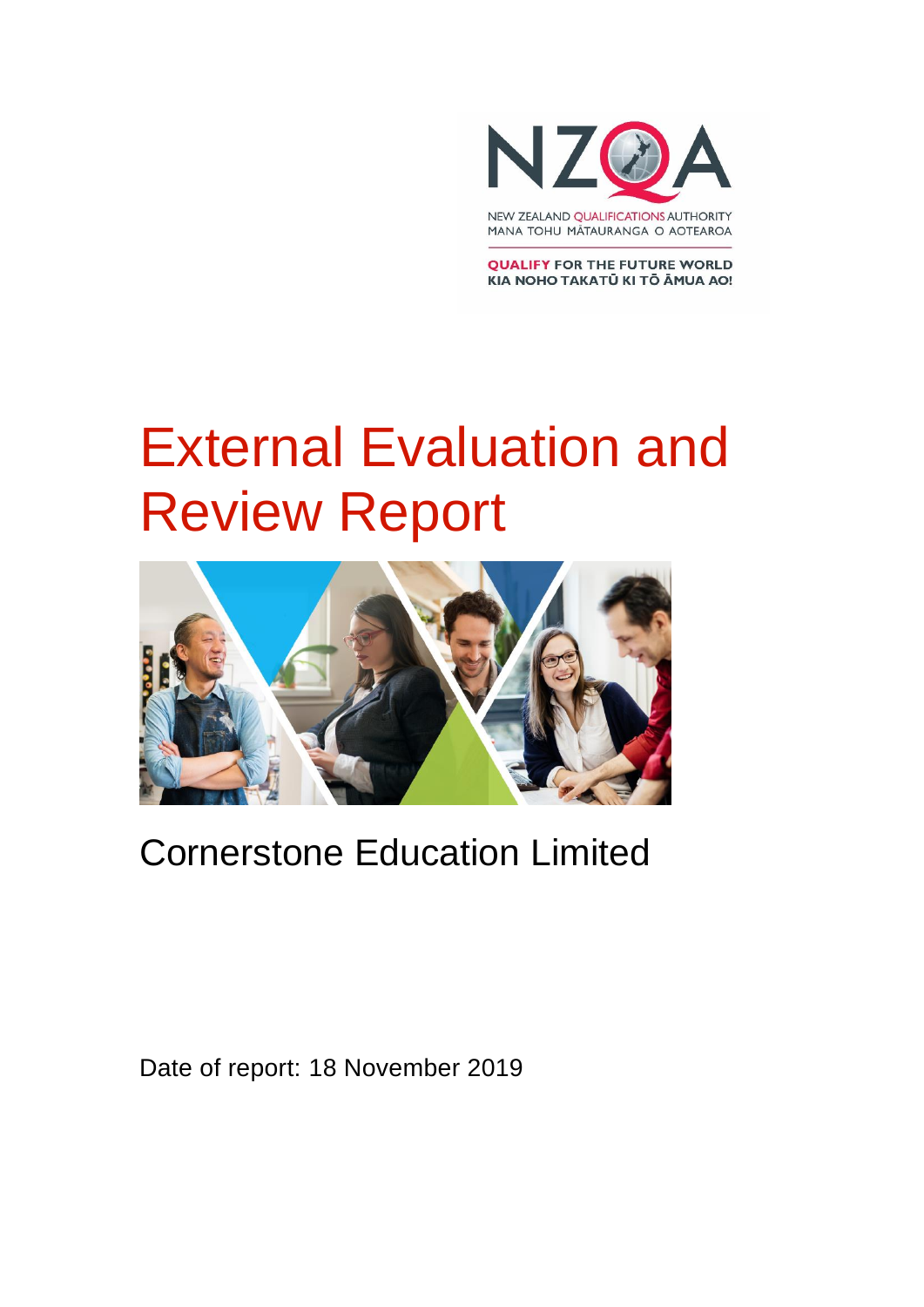### About Cornerstone Education Limited

*Cornerstone's mission is to 'prepare people for successful employment' across New Zealand. One division delivers programmes online (mostly business management) and the other division, tailored literacy and numeracy training within workplaces.* 

| Type of organisation:       | Private training establishment (PTE)                                                                                                                                                                            |
|-----------------------------|-----------------------------------------------------------------------------------------------------------------------------------------------------------------------------------------------------------------|
| Location:                   | Floor 10, 62 Victoria Street, Auckland                                                                                                                                                                          |
| Code of Practice signatory: | <b>No</b>                                                                                                                                                                                                       |
| Number of students:         | Domestic: 2063 (455 equivalent full-time students<br>(EFTS) in 2018) Māori 400/19 per cent and<br>Pasifika 517/25 per cent                                                                                      |
| Number of staff:            | 39 full-time equivalents                                                                                                                                                                                        |
| TEO profile:                | See: NZQA - Cornerstone Education Limited                                                                                                                                                                       |
|                             | Aspire2 Group Limited took ownership of<br>Cornerstone in December 2016.                                                                                                                                        |
| Last EER outcome:           | NZQA was Confident in the educational<br>performance and Confident in the capability in<br>self-assessment of Cornerstone Education<br>Limited at the previous external evaluation and<br>review (EER) in 2015. |
| Scope of evaluation:        | New Zealand Diploma in Business (Level 5)<br>$\bullet$<br>(NZQA-approved programme) (120 EFTS in<br>$2018 - 26$ per cent of total EFTS)                                                                         |
|                             | Workplace Communication (non-NZQA<br>$\bullet$<br>approved programme) (38 EFTS in $2018 - 8$<br>per cent of total EFTS)                                                                                         |
| MoE number:                 | 8365                                                                                                                                                                                                            |
| NZQA reference:             | C34186                                                                                                                                                                                                          |
| Dates of EER visit:         | 16 and 17 April 2019                                                                                                                                                                                            |

*Final report*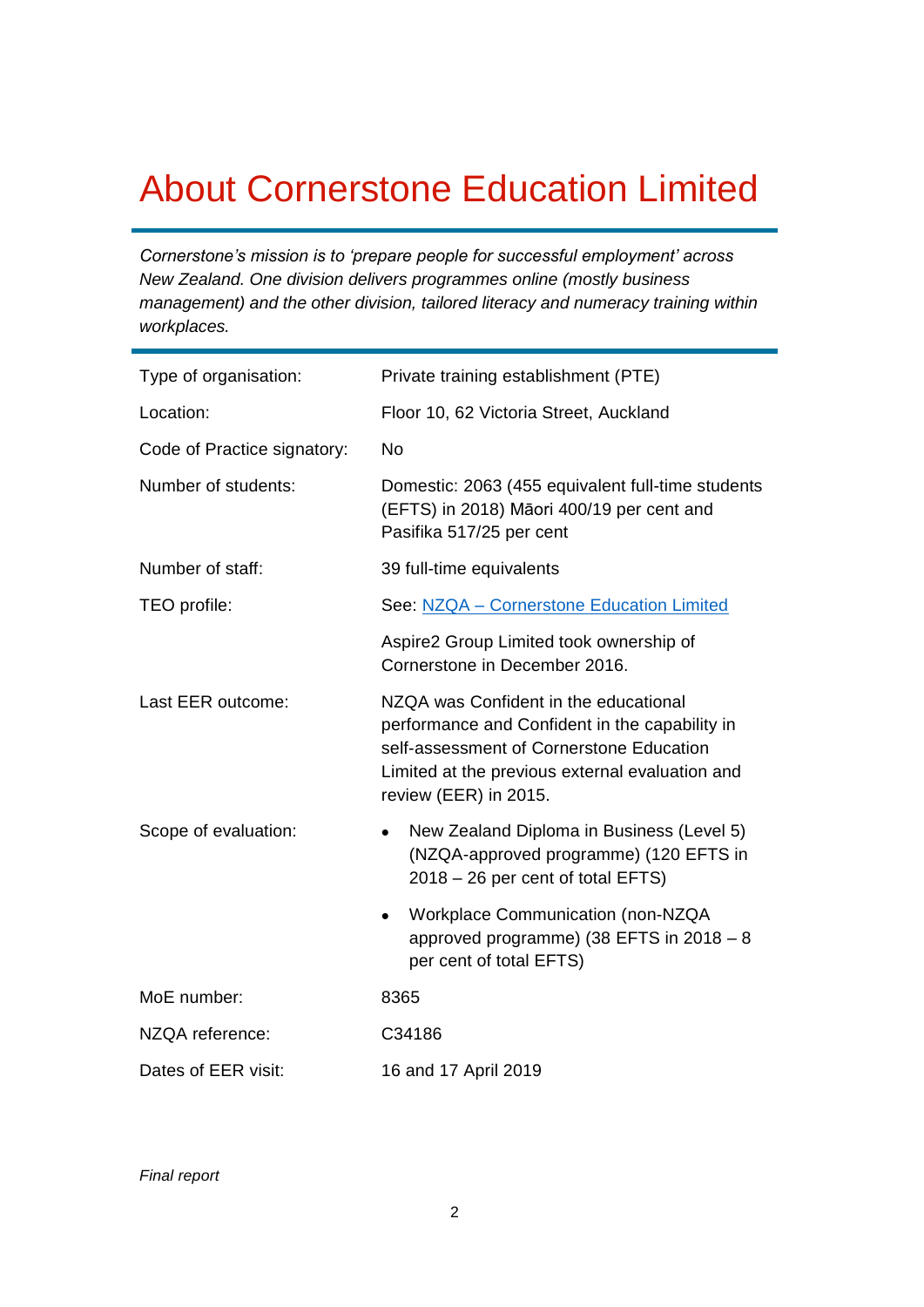### Summary of Results

*Cornerstone is meeting many important needs of its students/learners and business stakeholders. Most processes are effective, but there were some flaws in the assessment and moderation practice, which are now being addressed. The majority of priority areas were effectively reviewed informing decision-making, contributing to a range of improvements.* 

| <b>Confident in</b><br>educational                                      | Workplace Communication Division: over three-quarters<br>of the learners make measurable gains, positively<br>impacting on their workplace and personal life. Business<br>clients' expectations are mostly met, there is considerable<br>repeat business, and many recommend the organisation.<br>Key processes are highly effective in this focus area.                                                    |
|-------------------------------------------------------------------------|-------------------------------------------------------------------------------------------------------------------------------------------------------------------------------------------------------------------------------------------------------------------------------------------------------------------------------------------------------------------------------------------------------------|
| performance<br><b>Confident in</b><br>capability in self-<br>assessment | Online Division: 80 per cent of the New Zealand Diploma<br>٠<br>in Business (Level 5) students are completing their<br>studies; 90 per cent of the students are in paid work and<br>are applying their learning in their workplace. However,<br>external moderation identified some flaws in assessment<br>design and practice. <sup>1</sup> Cornerstone is addressing these<br>concerns as a top priority. |
|                                                                         | The workplace communication training and business<br>$\bullet$<br>management programme effectively support most<br>students to stay engaged and complete their studies.                                                                                                                                                                                                                                     |
|                                                                         | The leadership has revised the strategic direction and<br>structures, enabling a range of improvements and some<br>high-quality performance.                                                                                                                                                                                                                                                                |
|                                                                         | Reflective self-assessment systems are operating well<br>$\bullet$<br>across most key areas. Data is collected, monitored and<br>analysed and used in decision-making and various<br>improvements.                                                                                                                                                                                                          |
|                                                                         | Key compliance requirements have been effectively<br>managed, with one significant exception: the condition<br>imposed as a result of poor moderation results.                                                                                                                                                                                                                                              |

<sup>1</sup> On 3 October 2019, NZQA imposed a statutory condition on this programme, and Cornerstone is undertaking remedial work here as a consequence.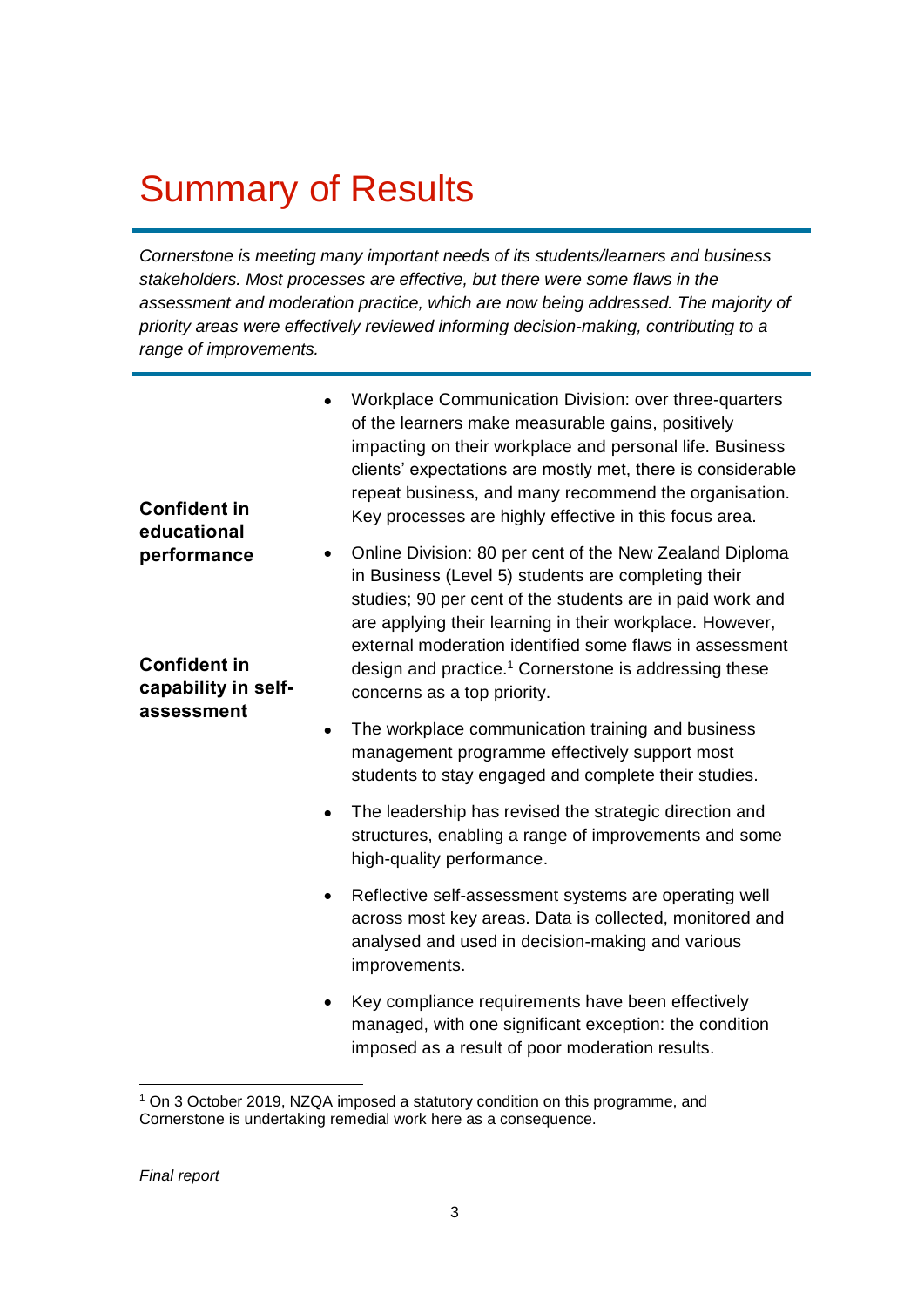# Key evaluation question findings<sup>2</sup>

| Performance:                            | Good                                                                                                                                                                                                                                                                                                                                                                                                                                                 |
|-----------------------------------------|------------------------------------------------------------------------------------------------------------------------------------------------------------------------------------------------------------------------------------------------------------------------------------------------------------------------------------------------------------------------------------------------------------------------------------------------------|
| Self-assessment:                        | Good                                                                                                                                                                                                                                                                                                                                                                                                                                                 |
| Findings and<br>supporting<br>evidence: | Cornerstone offers online business management programmes<br>to students who are mostly employed; of these the New<br>Zealand Diploma in Business (Level 5) has the highest<br>enrolments.                                                                                                                                                                                                                                                            |
|                                         | Eighty per cent of the 2018 diploma students completed their<br>papers <sup>3</sup> , below the Tertiary Education Commission<br>commitment, but above two polytechnics also offering online<br>level 4-7 programmes. <sup>4</sup> Māori students (24 per cent of diploma<br>enrolments) completed at a higher rate, while the smaller<br>number of Pasifika students had lower completions. These<br>seemed strong results for an online programme. |
|                                         | A recent round of poor external moderation results in the<br>diploma <sup>5</sup> reduced confidence in the validity of some of these<br>results, but Cornerstone's quick and comprehensive attempt to<br>remedy these failings must also be acknowledged                                                                                                                                                                                            |
|                                         | The PTE also offers work-based communication (literacy and<br>numeracy) training. Seventy-five per cent of the learners made<br>measurable gains in the four key language skills in 2018. Over<br>half were Māori and Pasifika, who made gains similar to other<br>learners, an exemplary result. Around 80 per cent of learners<br>surveyed (459) reported both improved confidence and<br>communication skills. The PTE's understanding of         |

#### 1.1 How well do students achieve?

 $\overline{a}$ <sup>2</sup> The findings in this report are derived using a standard process and are based on a targeted sample of the organisation's activities.

<sup>&</sup>lt;sup>3</sup> The programme has been offered since late 2017 and only a small cohort had graduated at the time of the EER site visit.

<sup>4</sup> See Appendix 1, Table 1 for details. The course completion rates of the other business management programmes were also close to 80 per cent (in 2017) or above (in 2018).

<sup>5</sup> NZQA-commissioned external moderation findings identified significant issues with some assessment materials.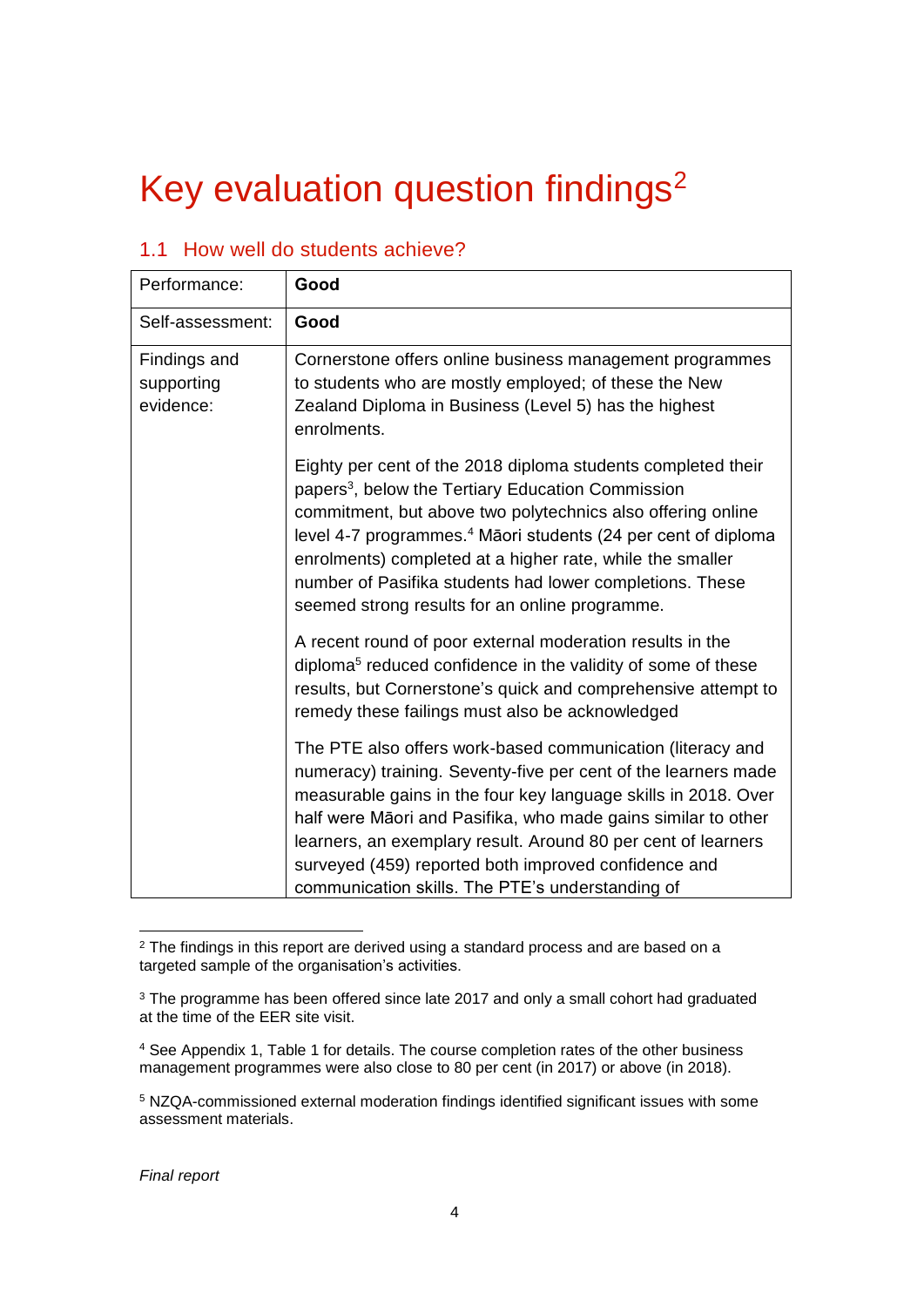|             | achievement is comprehensive and used to support ongoing<br>and improving performance. The workplace communication<br>training results are excellent.                                                                                                                                                       |
|-------------|-------------------------------------------------------------------------------------------------------------------------------------------------------------------------------------------------------------------------------------------------------------------------------------------------------------|
| Conclusion: | Student achievement, across all delivery, was generally sound.<br>The understanding of achievement is strong, and often used to<br>support student achievement and improvements. Assessment<br>practices in the business programme will, however, need<br>immediate improvement, as Cornerstone recognises. |

#### 1.2 What is the value of the outcomes for key stakeholders, including students?

| Performance:                            | Good                                                                                                                                                                                                                                                                                                                                                                                                                                                                                                                                                                                              |
|-----------------------------------------|---------------------------------------------------------------------------------------------------------------------------------------------------------------------------------------------------------------------------------------------------------------------------------------------------------------------------------------------------------------------------------------------------------------------------------------------------------------------------------------------------------------------------------------------------------------------------------------------------|
| Self-assessment:                        | Good                                                                                                                                                                                                                                                                                                                                                                                                                                                                                                                                                                                              |
| Findings and<br>supporting<br>evidence: | The core purpose of Cornerstone is to prepare people for<br>successful employment. There is mostly sound evidence of its<br>training contributing to this key objective.                                                                                                                                                                                                                                                                                                                                                                                                                          |
|                                         | Over 90 per cent of the New Zealand Diploma in Business<br>students and graduates are in paid work. Each paper requires<br>some application of their learning to their workplace. Most of the<br>300 student survey respondents reported some application of<br>their new skills and knowledge, as did a small sample of<br>employers. Interviews (conducted during this evaluation) with a<br>random selection of graduates and students supported this<br>finding. Also, nearly all 300 respondents in a 2018 student<br>survey would recommend this programme to others. <sup>6</sup>          |
|                                         | The workplace communication learners and business clients<br>report improved communication directly linked to workplace<br>roles. Three-quarters of the surveyed business clients reported<br>positive impacts on the business, while over 80 per cent of the<br>surveyed learners said their new skills helped them in their job<br>and at home. Over half of the learner groups presented a<br>business improvement project at graduation to their managers,<br>where they identified and recommended a change in business<br>practices.<br>Most of the surveyed business clients would or have |
|                                         | recommended the training to others, and over half of the                                                                                                                                                                                                                                                                                                                                                                                                                                                                                                                                          |

 $\overline{a}$ <sup>6</sup> This was 35 per cent of those enrolled in 2018.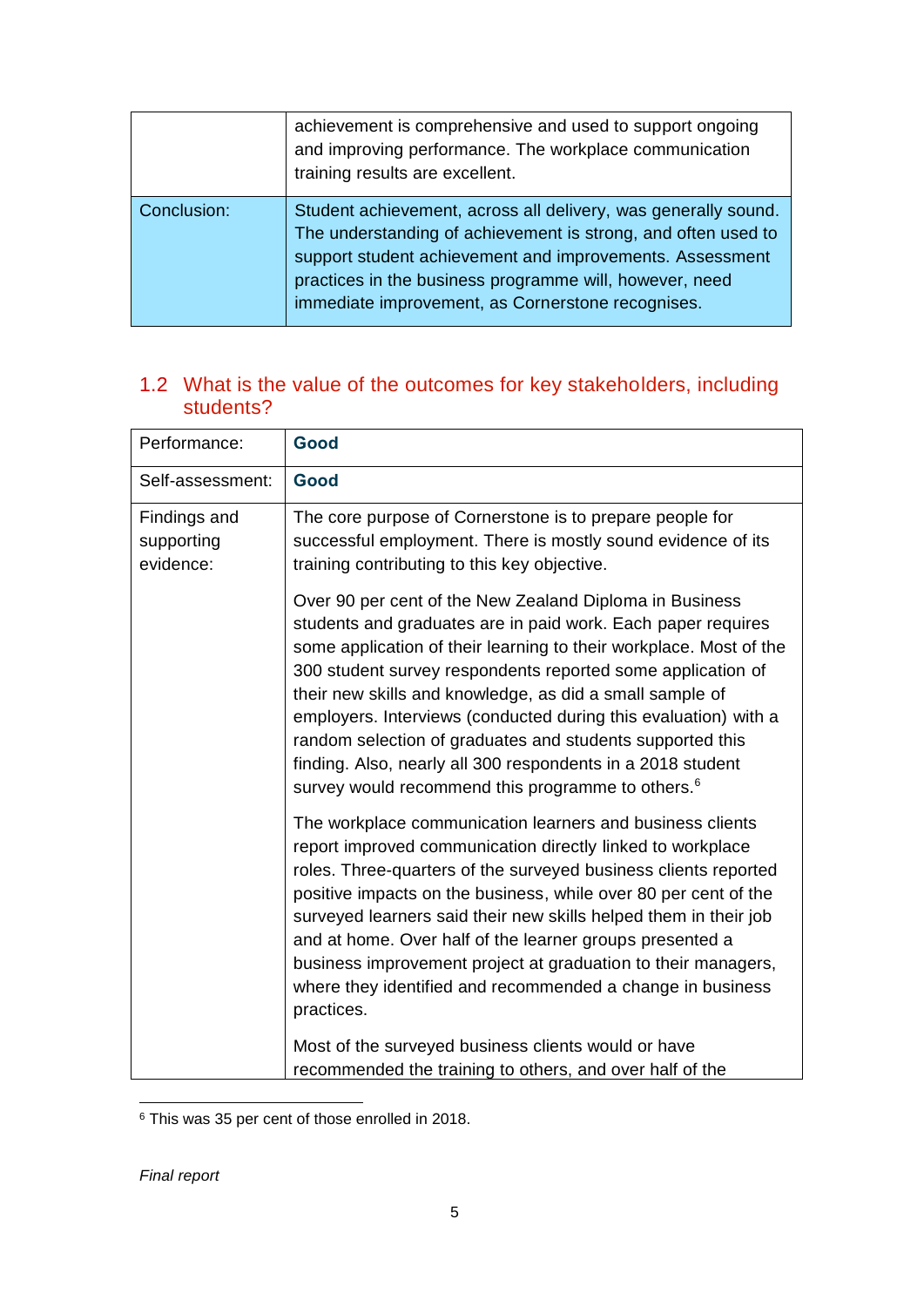|             | business clients are repeat clients. Each business client receives<br>a report detailing how well the programme has met its key<br>objectives.                                                                          |
|-------------|-------------------------------------------------------------------------------------------------------------------------------------------------------------------------------------------------------------------------|
| Conclusion: | Cornerstone provides its students and business clients with<br>generally strong outcomes. Often high-quality self-assessment<br>practice monitors key performance and has been used to<br>support ongoing improvements. |

#### 1.3 How well do programme design and delivery, including learning and assessment activities, match the needs of students and other relevant stakeholders?

| Performance:                            | <b>Marginal</b>                                                                                                                                                                                                                                                                                                                                                                                                                                                                                                                                                                                                                                                                                                                                                                   |
|-----------------------------------------|-----------------------------------------------------------------------------------------------------------------------------------------------------------------------------------------------------------------------------------------------------------------------------------------------------------------------------------------------------------------------------------------------------------------------------------------------------------------------------------------------------------------------------------------------------------------------------------------------------------------------------------------------------------------------------------------------------------------------------------------------------------------------------------|
| Self-assessment:                        | Good                                                                                                                                                                                                                                                                                                                                                                                                                                                                                                                                                                                                                                                                                                                                                                              |
| Findings and<br>supporting<br>evidence: | Cornerstone has designed, gained approval and begun delivery<br>of a suite of online business management programmes,<br>implementing its revised strategic direction. After some initial<br>challenges, the mostly part-time students have found the<br>relevant content and assessment accessible and user-friendly;<br>the move to a new online platform has had a significant impact.<br>Cornerstone internally and independently moderated all its New<br>Zealand Diploma in Business assessments, and thereby gained<br>assurance that they were reliable. However, external moderation<br>revealed flaws in the assessment design and some marking and<br>therefore concerns regarding internal moderation practice.<br>These concerns are being addressed, as noted above. |
|                                         | Cornerstone offers workplace communication training<br>predominantly in the main urban centres. Its well-tested needs<br>analysis robustly identifies the communication requirements of<br>the workplace roles. This informs training objectives and<br>programmes tailored to individual workplace and the learners.<br>Training consistently meets business and learner expectations.<br>Programme coordinators and management effectively monitor<br>the performance of each contract and there is clear reporting.                                                                                                                                                                                                                                                            |
|                                         | The self-assessment information in this focus area is<br>comprehensive and of high quality. There have been ongoing<br>improvements to better meet the needs of the key stakeholders.                                                                                                                                                                                                                                                                                                                                                                                                                                                                                                                                                                                             |
| Conclusion:                             | The focus area business management programme is meeting<br>many of the important needs of its students. The workplace                                                                                                                                                                                                                                                                                                                                                                                                                                                                                                                                                                                                                                                             |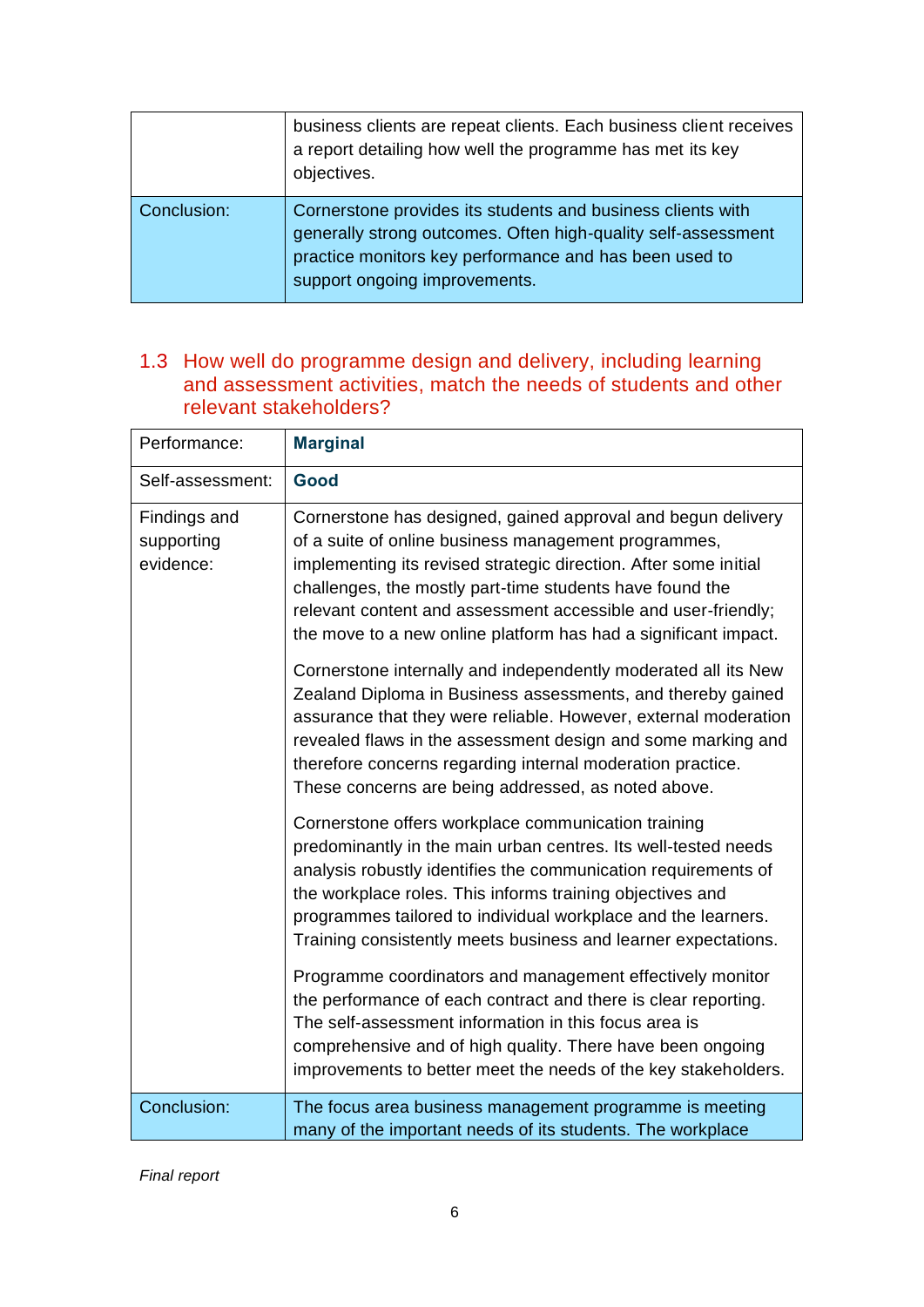|  | communication programme and activities match well the needs |
|--|-------------------------------------------------------------|
|  | of the learners and the business clients. The reviews of    |
|  | performance are mixed.                                      |

#### 1.4 How effectively are students supported and involved in their learning?

| Performance:                            | Good                                                                                                                                                                                                                                                                                                                                                                                                                                                                                                                                                                                                                                                                                                                                                                                             |
|-----------------------------------------|--------------------------------------------------------------------------------------------------------------------------------------------------------------------------------------------------------------------------------------------------------------------------------------------------------------------------------------------------------------------------------------------------------------------------------------------------------------------------------------------------------------------------------------------------------------------------------------------------------------------------------------------------------------------------------------------------------------------------------------------------------------------------------------------------|
| Self-assessment:                        | Good                                                                                                                                                                                                                                                                                                                                                                                                                                                                                                                                                                                                                                                                                                                                                                                             |
| Findings and<br>supporting<br>evidence: | The PTE's online division has effectively supported<br>(predominantly business management) students to stay engaged<br>and complete their papers; 80 per cent did so in 2018. The<br>division established online tutor and student support roles and<br>methodically recruited suitable personnel. Management monitors<br>key activity systematically, including response times to student<br>communication and for the completion of marking. Cornerstone<br>students interacted more with the digital platform than students<br>from some other hosted vocational programmes. <sup>7</sup> The 2018<br>student feedback reported that nearly all students were satisfied<br>with the support received.                                                                                         |
|                                         | An unexpectedly high number of diploma enrolments in 2019<br>increased staff workloads which Cornerstone mostly addressed<br>by pausing marketing and recruiting new staff.                                                                                                                                                                                                                                                                                                                                                                                                                                                                                                                                                                                                                      |
|                                         | The workplace communication tutors and programme<br>coordinators provide consistent and effective support to the<br>learners. The programme coordinator meets with and identifies<br>the needs of learners and business clients, allocates the tutors<br>to each contract, and maintains periodic contact with the<br>learners. The tutors are appropriately qualified and have relevant<br>experience. Around 90 per cent of the learners said their tutor<br>was prepared, knowledgeable and interested in their learning.<br>Learners have individual learning plans with clear objectives;<br>over three-quarters of them said they achieved their personal<br>and programme objectives. The key roles, established systems<br>and people are ensuring that the learners are well supported. |
| Conclusion:                             | Cornerstone has been effective in supporting most students to<br>complete their learning. Self-assessment is generally sound and                                                                                                                                                                                                                                                                                                                                                                                                                                                                                                                                                                                                                                                                 |

 $\overline{a}$  $7$  Benchmarking information was provided by the company hosting the digital platform.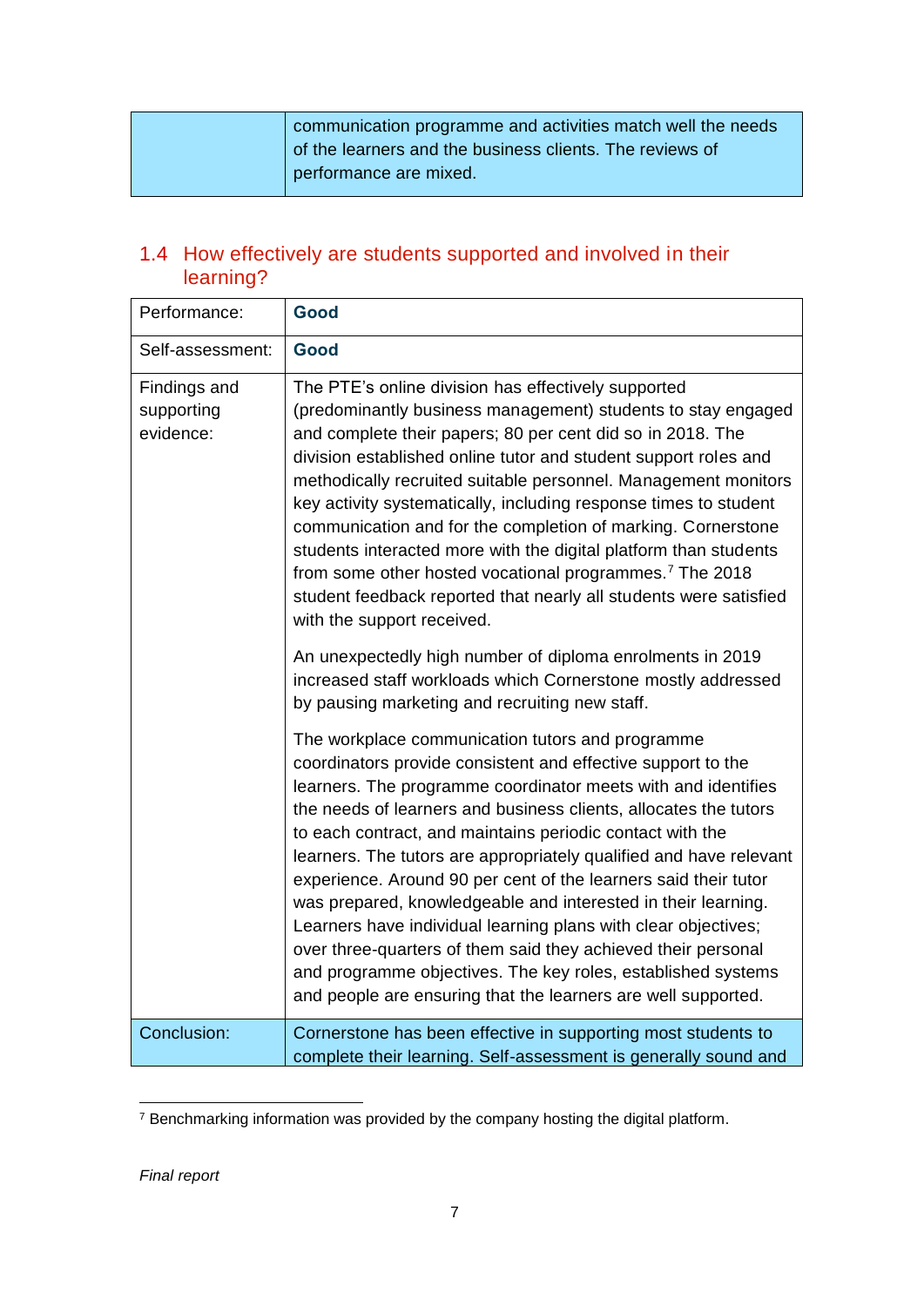|  |  |  | actively used to support ongoing improvements. |
|--|--|--|------------------------------------------------|
|--|--|--|------------------------------------------------|

#### 1.5 How effective are governance and management in supporting educational achievement?

| Performance:                            | Good                                                                                                                                                                                                                                                                                                                                                                                                                                                                                                                                                                                                                                                                                                                                                                                                                                                                                                                                                       |
|-----------------------------------------|------------------------------------------------------------------------------------------------------------------------------------------------------------------------------------------------------------------------------------------------------------------------------------------------------------------------------------------------------------------------------------------------------------------------------------------------------------------------------------------------------------------------------------------------------------------------------------------------------------------------------------------------------------------------------------------------------------------------------------------------------------------------------------------------------------------------------------------------------------------------------------------------------------------------------------------------------------|
| Self-assessment:                        | Good                                                                                                                                                                                                                                                                                                                                                                                                                                                                                                                                                                                                                                                                                                                                                                                                                                                                                                                                                       |
| Findings and<br>supporting<br>evidence: | Cornerstone has been part of the Aspire2 Group since late 2016.<br>The group provides substantive governance, strategic direction<br>and independent quality assurance. It requires significant<br>reporting and accountability for educational performance.<br>Aspire2 has coherently restructured Cornerstone, investing in<br>people and resources to support effective operation. There is a<br>methodical approach to recruiting and developing the staff and<br>leadership of the two divisions. The distance learning division<br>management has developed and grown a new area of training,<br>identifying key needs and addressing emerging issues. The PTE<br>maintains a comprehensive moderation system; however, a<br>systematic response is required to the identified gaps. The<br>workplace communication division leadership has effectively<br>managed and improved performance in a well-established and<br>expanding area of training. |
|                                         | The two Cornerstone divisions have a reflective self-assessment<br>culture. This approach has contributed to improved performance<br>using typically good-quality data. Capable people, supported by<br>evolving operating systems, are evident in most key activity<br>areas. Any gaps are addressed as they are identified.                                                                                                                                                                                                                                                                                                                                                                                                                                                                                                                                                                                                                              |
| Conclusion:                             | The governance and management of Cornerstone have been<br>generally effective in supporting educational performance. Most<br>gaps have been effectively addressed. Self-assessment covers<br>all areas, is often robust, and there are multiple examples of<br>ongoing improvements.                                                                                                                                                                                                                                                                                                                                                                                                                                                                                                                                                                                                                                                                       |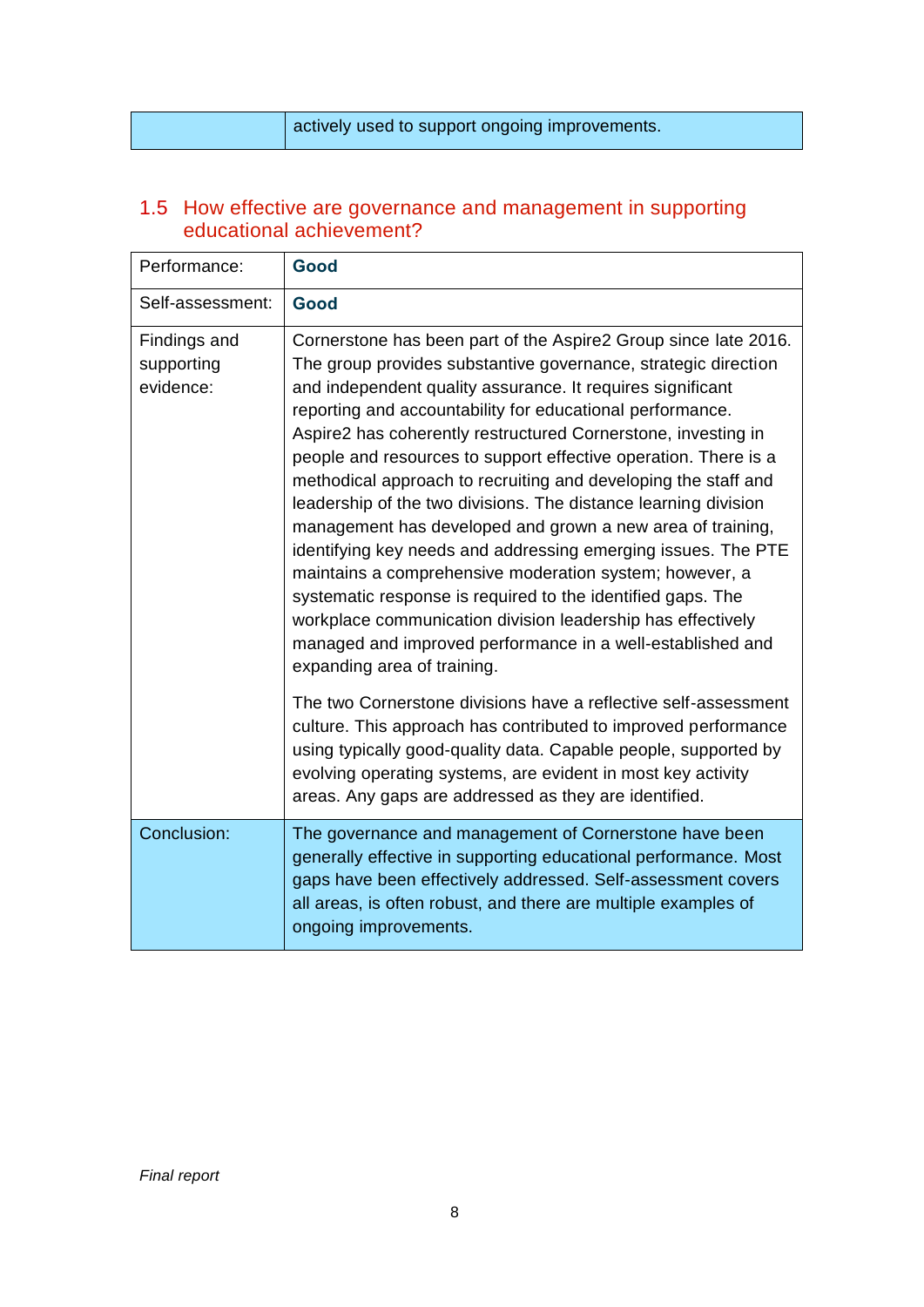| Performance:                            | <b>Marginal</b>                                                                                                                                                                                                                                                                                                                                                                                                                                                                                                                                   |
|-----------------------------------------|---------------------------------------------------------------------------------------------------------------------------------------------------------------------------------------------------------------------------------------------------------------------------------------------------------------------------------------------------------------------------------------------------------------------------------------------------------------------------------------------------------------------------------------------------|
| Self-assessment:                        | Good                                                                                                                                                                                                                                                                                                                                                                                                                                                                                                                                              |
| Findings and<br>supporting<br>evidence: | The Aspire2 Group stays current with evolving regulatory<br>requirements. It periodically audits Cornerstone, recently<br>confirming key quality management policies as fit for purpose.<br>The distance learning division has identified the notional hours<br>for its papers to ensure the approved learning hours are<br>delivered. Cornerstone has formal procedures to ensure eligible<br>students are enrolled. It has engaged qualified and experienced<br>staff and implements professional development plans to build its<br>capability. |
|                                         | The one significant weakness identified by NZQA has been<br>managing the quality of assessment in the diploma programme.<br>This has led NZQA to impose a condition on that programme,<br>and Cornerstone to take immediate corrective actions.                                                                                                                                                                                                                                                                                                   |
|                                         | The workplace communication division has effective procedures<br>for managing its key compliance requirements including:                                                                                                                                                                                                                                                                                                                                                                                                                          |
|                                         | Ensuring learners are eligible                                                                                                                                                                                                                                                                                                                                                                                                                                                                                                                    |
|                                         | Assuring appropriate learning hours are delivered                                                                                                                                                                                                                                                                                                                                                                                                                                                                                                 |
|                                         | Assessing each learner using the literacy and numeracy tool<br>$\bullet$<br>for adult assessment, with the results analysed and reported                                                                                                                                                                                                                                                                                                                                                                                                          |
|                                         | Developing health and safety plans with workplace clients                                                                                                                                                                                                                                                                                                                                                                                                                                                                                         |
|                                         | Keeping a detailed log of ongoing improvements that<br>address emerging issues.                                                                                                                                                                                                                                                                                                                                                                                                                                                                   |
|                                         | Cornerstone states that there have not been any significant<br>legal or ethical issues since taking ownership. No process gaps<br>were identified during this evaluation, other than those noted<br>within the condition.                                                                                                                                                                                                                                                                                                                         |
| Conclusion:                             | Cornerstone has effectively managed most of its key<br>compliance requirements, with one significant gap. Review<br>processes have enabled the PTE to stay current and compliant<br>with most important regulatory accountabilities.                                                                                                                                                                                                                                                                                                              |

#### 1.6 How effectively are important compliance accountabilities managed?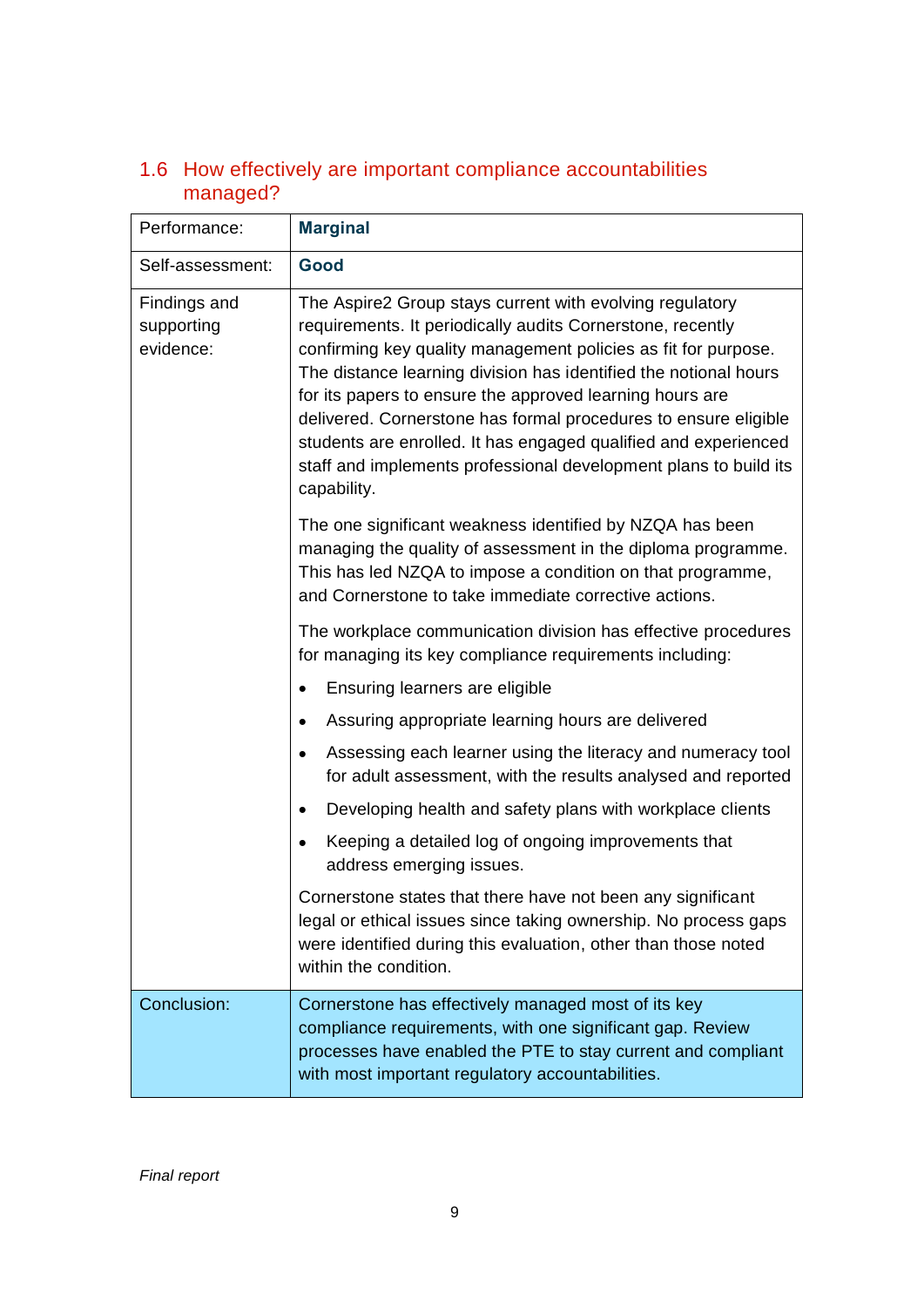### Focus Areas

*This section reports significant findings in each focus area, not already covered in Part 1.* 

### 2.1 Focus area: New Zealand Diploma in Business (Level 5)

| Performance:                | Good |
|-----------------------------|------|
| Self-assessment:   Marginal |      |

#### 2.2 Focus area: Workplace Communication

| Performance:                 | <b>Excellent</b> |
|------------------------------|------------------|
| Self-assessment:   Excellent |                  |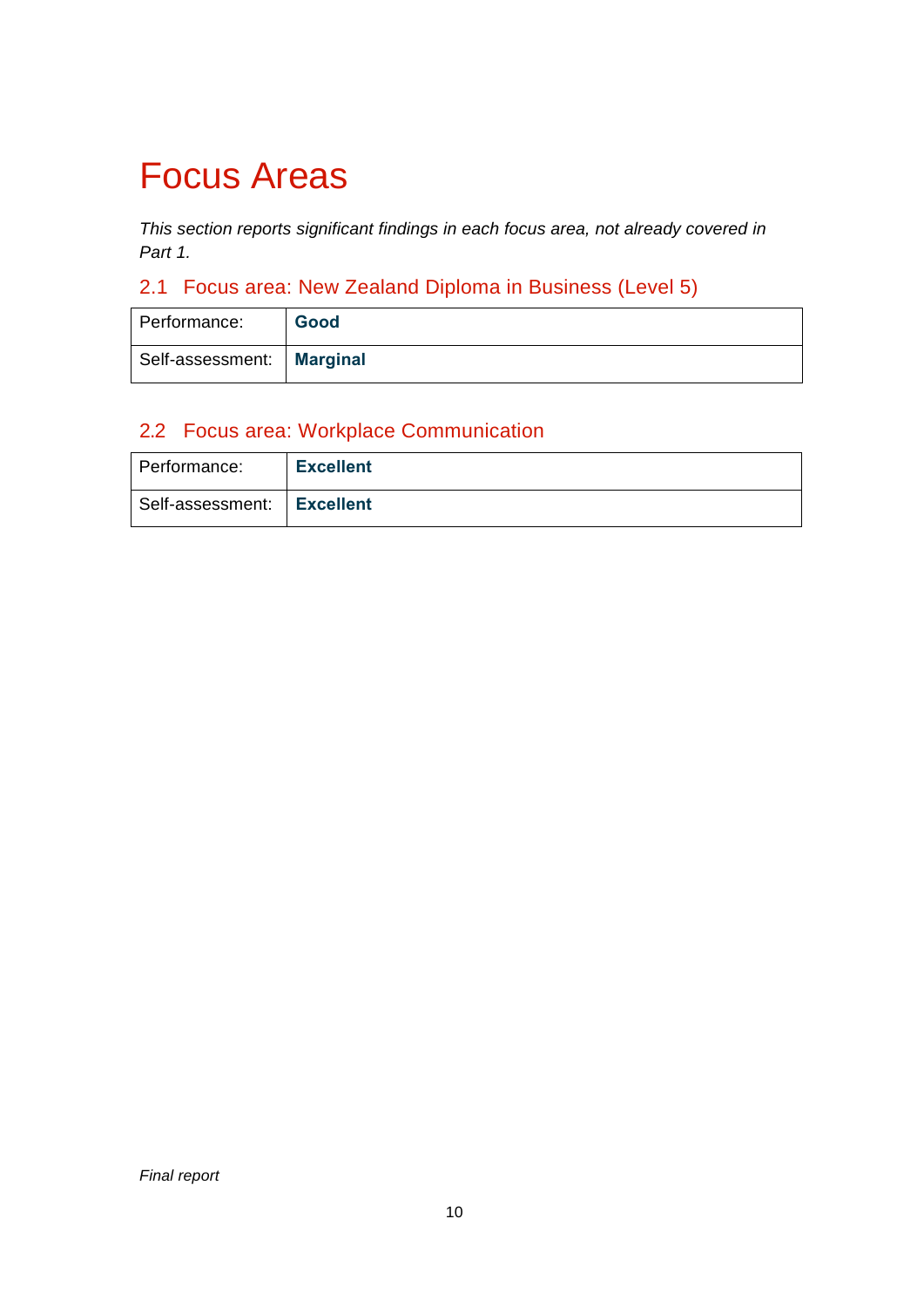## Recommendations

*Recommendations are not compulsory but their implementation may improve the quality and effectiveness of the training and education provided by the tertiary education organisation (TEO). They may be referred to in subsequent external evaluation and reviews (EERs) to gauge the effectiveness of the TEO's quality improvements over time.*

NZQA recommends that Cornerstone Education Limited:

- Track, analyse and report the targets for responding to communication and completing marking. Compare the latter data with the moderation results for the tutors.
- Undertake an independent review of moderation practice and the assessment materials for all online programmes, including identifying and addressing any gaps in the capability of the assessors.

### **Requirements**

*Requirements relate to the TEO's statutory obligations under legislation that governs their operation. This include NZQA Rules and relevant regulations promulgated by other agencies.*

Cornerstone must comply with the condition imposed on its diploma programme by NZQA on 3 October 2019.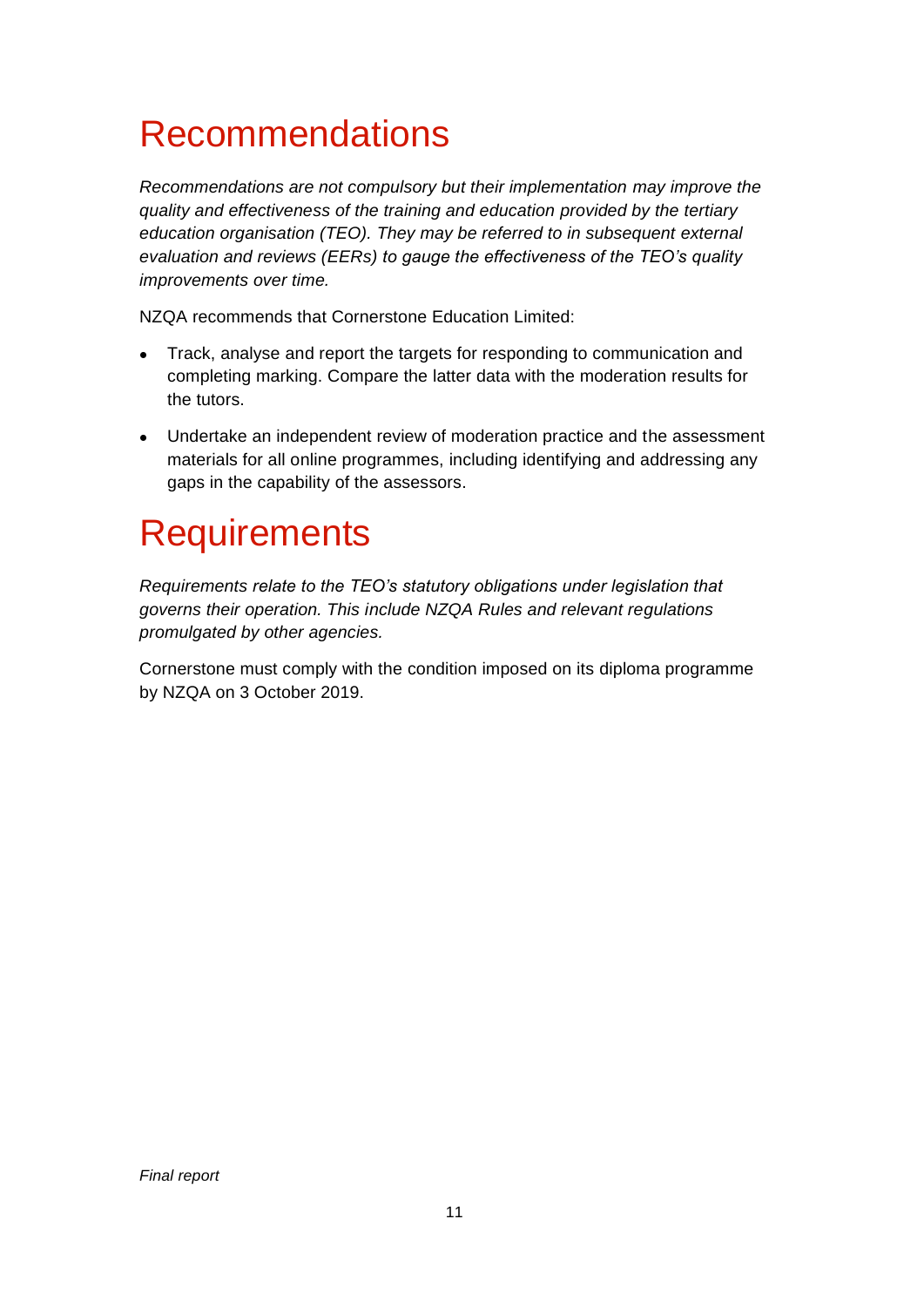# Appendix 1

**Table 1. Course completion rates for New Zealand Diploma in Business (Level 5) and for all level 4-7 programmes, 2017-2018 (percentage of total students)**

|                                                                | 2017 % | 2018 %    |
|----------------------------------------------------------------|--------|-----------|
| Course completions                                             | 78     | 80        |
| Course completions Tertiary Education<br>Commission commitment | 85     | 85        |
| Open Polytechnic course completions<br>(level 4-7 programmes)  | 70     | <b>NA</b> |
| SIT course completions<br>(level 4-7 programmes)               | 79     | <b>NA</b> |
| Māori course completions                                       | 78     | 87        |
| Pasifika course completions                                    | 67     | 68        |
| Non-Māori or Pasifika course completions                       | NА     | 80        |

Source: Tertiary Education Commission and Cornerstone data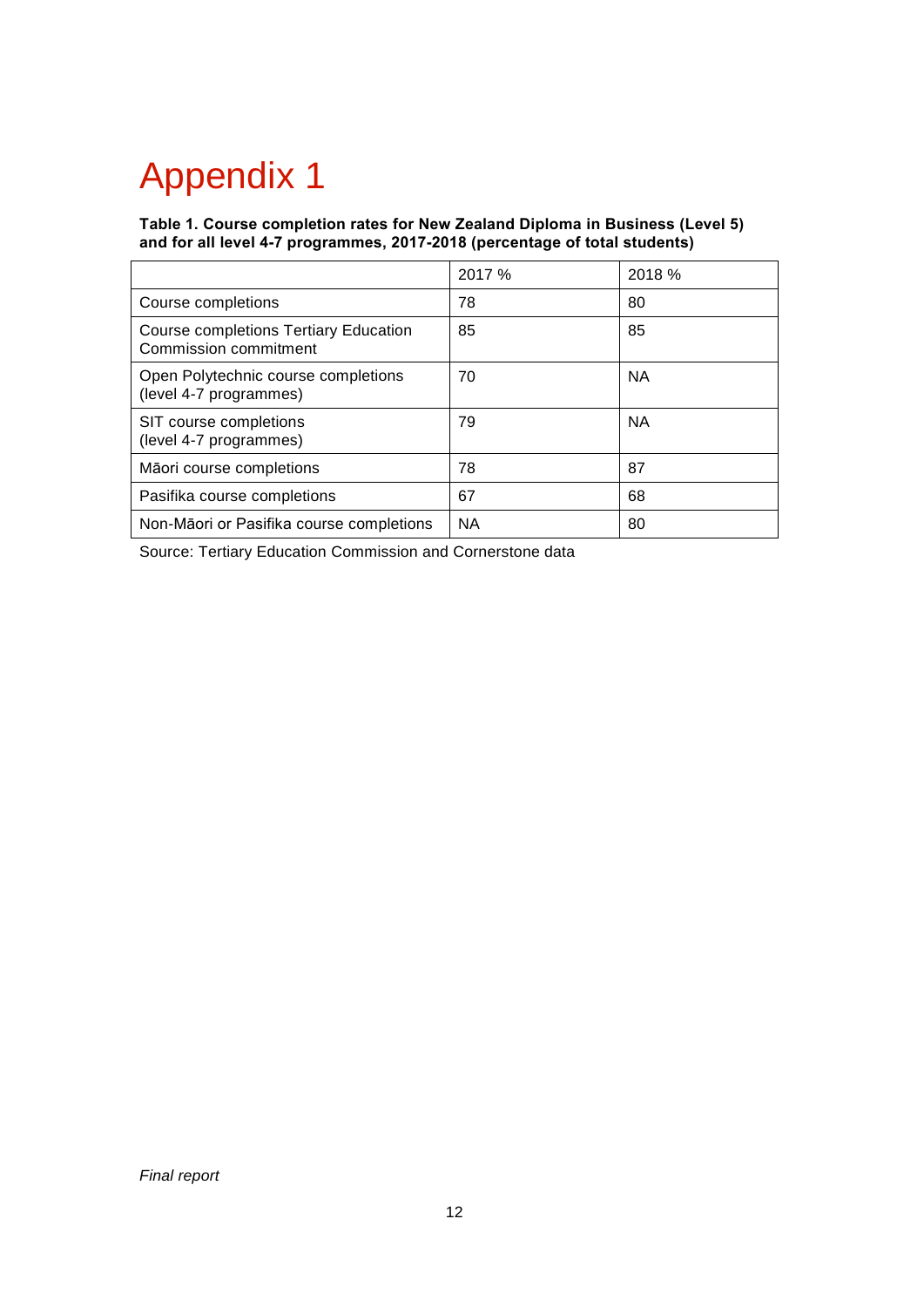# Appendix 2

### Conduct of external evaluation and review

*All external evaluation and reviews are conducted in accordance with NZQA's published rules. The methodology used is described in the web document [https://www.nzqa.govt.nz/providers-partners/external-evaluation-and-review/.](https://www.nzqa.govt.nz/providers-partners/external-evaluation-and-review/) The TEO has an opportunity to comment on the accuracy of this report, and any submissions received are fully considered by NZQA before finalising the report.*

#### *Disclaimer*

*The findings in this report have been reached by means of a standard evaluative process. They are based on a representative selection of focus areas, and a sample of supporting information provided by the TEO under review or independently accessed by NZQA. As such, the report's findings offer a guide to the relative quality of the TEO at the time of the EER, in the light of the known evidence, and the likelihood that this level of quality will continue.* 

*For the same reason, these findings are always limited in scope. They are derived from selections and samples evaluated at a point in time. The supporting methodology is not designed to:*

- *Identify organisational fraud<sup>8</sup>*
- *Provide comprehensive coverage of all programmes within a TEO, or of all relevant evidence sources*
- *Predict the outcome of other reviews of the same TEO which, by posing different questions or examining different information, could reasonably arrive at different conclusions.*

<sup>8</sup> NZQA and the Tertiary Education Commission (TEC) comprehensively monitor risk in the tertiary education sector through a range of other mechanisms. When fraud, or any other serious risk factor, has been confirmed, corrective action is taken as a matter of urgency.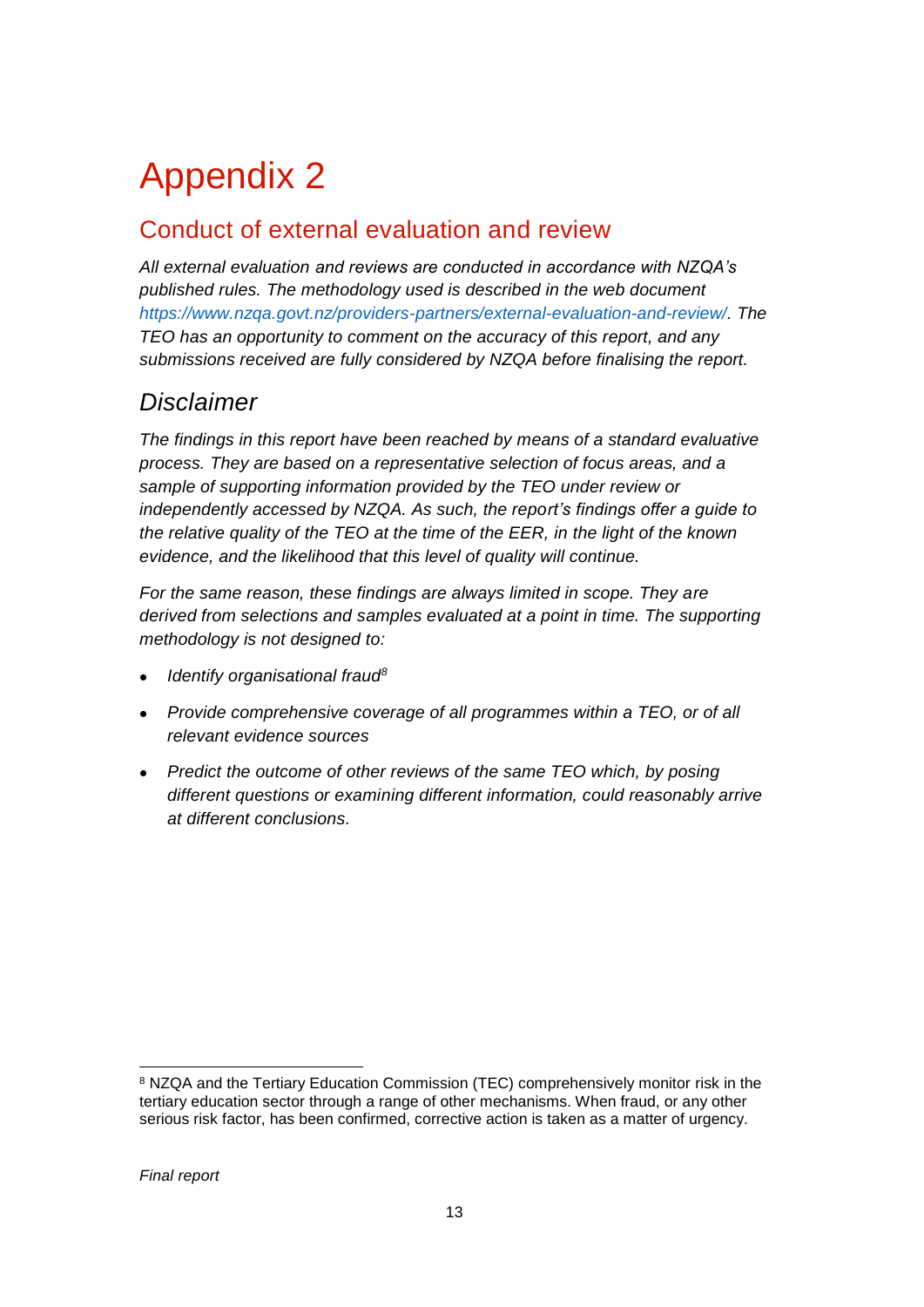#### Regulatory basis for external evaluation and review

*External evaluation and review is conducted under the Quality Assurance (including External Evaluation and Review (EER)) Rules 2016, which are made by NZQA under section 253(1)(pa) of the Education Act 1989 and approved by the NZQA Board and the Minister authorised as responsible for Part 20 of the Education Act.*

*Self-assessment and participation and cooperation in external evaluation and review are requirements for:*

- *maintaining accreditation to provide an approved programme for all TEOs other than universities, and*
- *maintaining consent to assess against standards on the Directory of Assessment Standards for all TEOs including ITOs but excluding universities, and*
- *maintaining training scheme approval for all TEOs other than universities.*

*The requirements for participation and cooperation are set through the Programme Approval and Accreditation Rules 2018, the Consent to Assess Against Standards Rules 2011 and the Training Scheme Rules 2012 respectively. These rules were also made by NZQA under section 253 of the Education Act 1989 and approved by the NZQA Board and the Minister.*

*In addition, the Private Training Establishment Rules 2018 require registered private training establishments to undertake self-assessment and participate in external evaluation and review as a condition of maintaining registration. The Private Training Establishment Registration Rules 2018 are also made by NZQA under section 253 of the Education Act 1989 and approved by the NZQA Board and the Minister for Tertiary Education, Skills and Employment.* 

*NZQA is responsible for ensuring non-university TEOs continue to comply with the rules after the initial granting of approval and accreditation of programmes, training schemes and consents to assess and registration. The New Zealand Vice-Chancellors' Committee (NZVCC) has statutory responsibility for compliance by universities.* 

*This report reflects the findings and conclusions of the external evaluation and review process, conducted according to the Quality Assurance (including External Evaluation and Review (EER)) Rules 2016. The report identifies strengths and areas for improvement in terms of the organisation's educational performance and capability in self-assessment.*

*External evaluation and review reports are one contributing piece of information in determining future funding decisions where the organisation is a funded TEO subject to an investment plan agreed with the Tertiary Education Commission.* 

*External evaluation and review reports are public information and are available from the NZQA website [\(www.nzqa.govt.nz\)](http://www.nzqa.govt.nz/). All rules cited above are available at [https://www.nzqa.govt.nz/about-us/our-role/legislation/nzqa-rules/,](https://www.nzqa.govt.nz/about-us/our-role/legislation/nzqa-rules/) while information about the conduct and methodology for external evaluation and review can be found at [https://www.nzqa.govt.nz/providers-partners/external](https://www.nzqa.govt.nz/providers-partners/external-evaluation-and-review/)[evaluation-and-review/.](https://www.nzqa.govt.nz/providers-partners/external-evaluation-and-review/)*

*Final report*